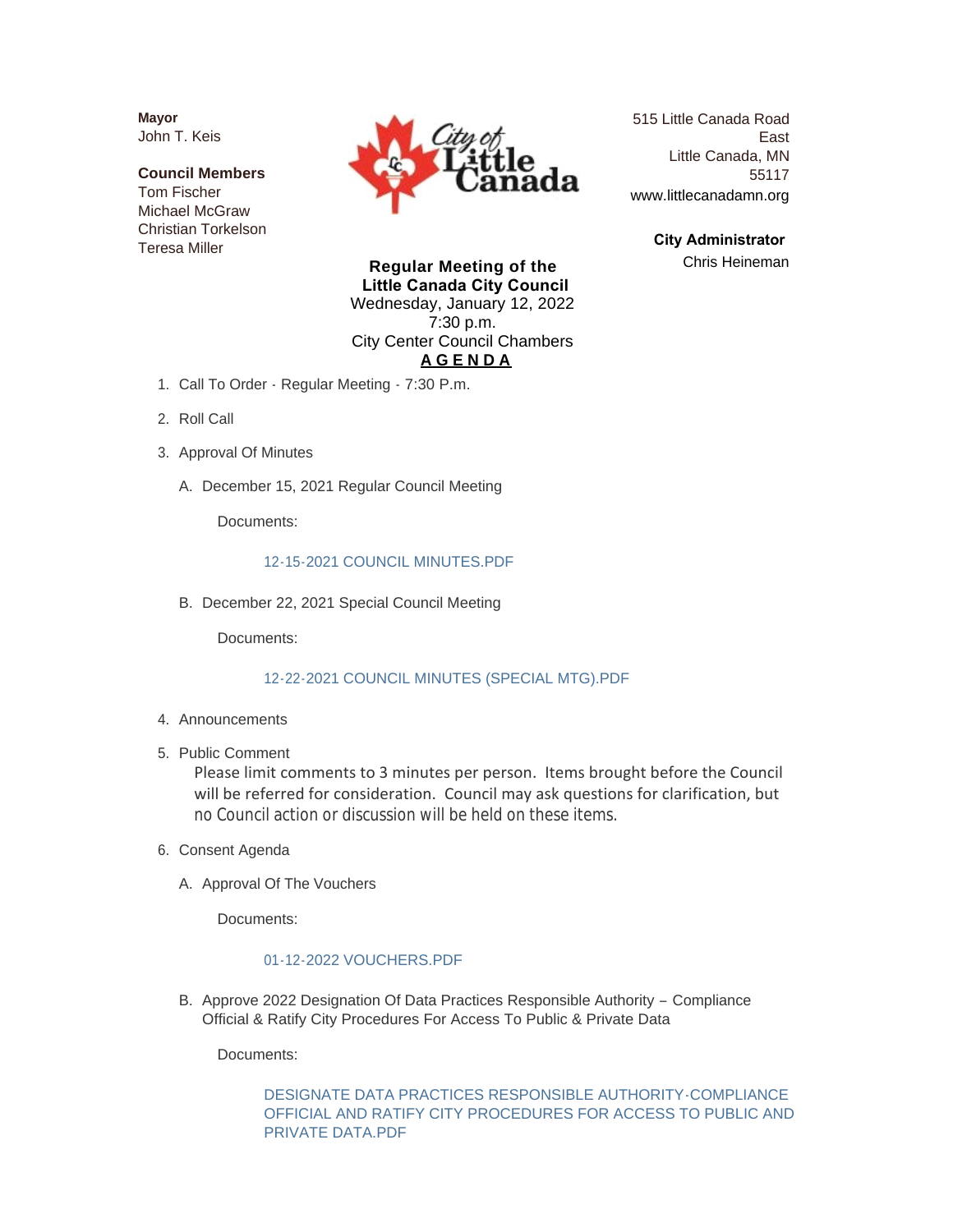C. Approve 2022 Designation Of Deposit And Investment Of Local Public Funds

Documents:

#### [DEPOSIT AND INVESTMENT OF CITY FUNDS.PDF](http://www.littlecanadamn.org/AgendaCenter/ViewFile/Item/3668?fileID=3411)

D. Approve 2022 Designation Of Legal Newspaper

Documents:

#### [LEGAL NEWSPAPER DESIGNATION 2022.PDF](http://www.littlecanadamn.org/AgendaCenter/ViewFile/Item/3670?fileID=3413)

E. Approve Partial Pay Request No. 1 To Albrecht Company For The Spooner Park Lower **Shelter** 

Documents:

#### PARTIAL PAY REQUEST NO.1 FOR ALBRECHT COMPANY FOR SPOONER PARK LOWER SHELTER.PDF

F. Approve Final Partial Pay Request No. 7 To OMG Midwest, Inc. For Allen Avenue Street Improvement Project No. 2020-01

Documents:

#### [FINAL PARTIAL PAY REQUEST NO. 7 FOR ALLEN AVENUE](http://www.littlecanadamn.org/AgendaCenter/ViewFile/Item/3672?fileID=3415)  IMPROVEMENTS.PDF

G. Approve 2022 Health Insurance And Opt-Out Employee Benefits And Amend Personnel Policy To Add An Opt-Out Benefit For Part-Time Employees Eligible For Health Insurance

Documents:

### [2022 HEALTH INSURANCE AND OPT OUT EMPLOYEE BENEFITS.PDF](http://www.littlecanadamn.org/AgendaCenter/ViewFile/Item/3669?fileID=3451)

- 7. Economic Development Authority
	- A. Election Of EDA Officers & Adoption Of 2022 Budget

Documents:

# [EDA 2022 OFFICER APPOINTMENTS AND BUDGET.PDF](http://www.littlecanadamn.org/AgendaCenter/ViewFile/Item/3673?fileID=3416)

- 8. Staff Reports
	- A. New Tattoo/Body Art Business License For Overtime Tattoo Collective At 37 Little Canada Road East

Documents:

[NEW TATTOO BUSINESS LICENSE - OVERTIME TATTOO](http://www.littlecanadamn.org/AgendaCenter/ViewFile/Item/3674?fileID=3417)  COLLECTIVE.PDF

2022 City Council Committee Appointments B.

Documents: